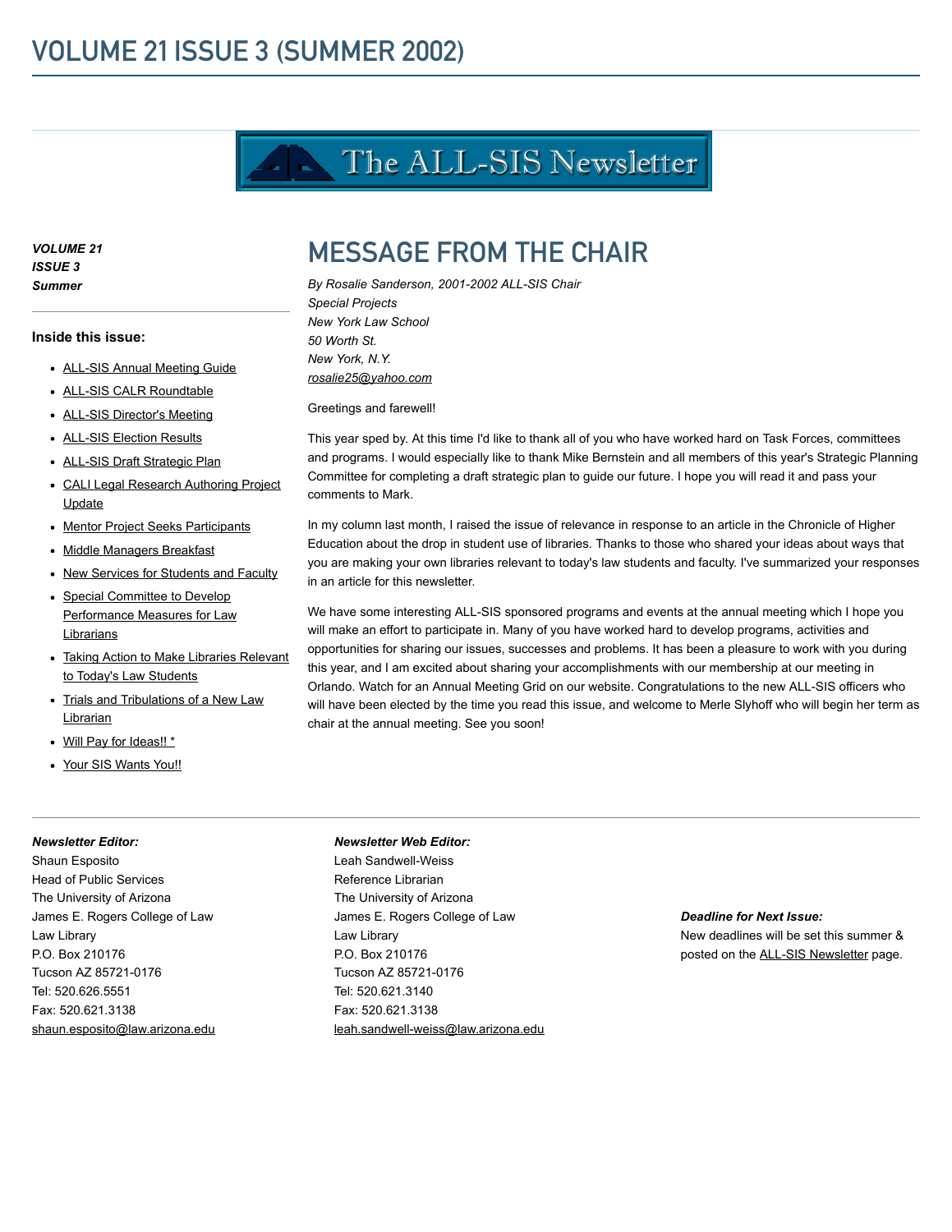<span id="page-1-1"></span>ALL-SIS@AALL: ALL-SIS sponsored events, meetings, programs and workshops at the AALL meeting in Orlando[\\*](#page-1-0)

| Saturday, July 20, 2002<br>9:00 AM - 12:00 PM | W-5: Inverting the Classroom: Connecting for an Inclusive Learning Environment                                |
|-----------------------------------------------|---------------------------------------------------------------------------------------------------------------|
| Saturday, July 20, 2002<br>2:00 PM - 3:30 PM  | ALL-SIS Executive Committee Meeting                                                                           |
| Sunday, July 21, 2002<br>7:00 AM - 9:00 AM    | ALL-SIS Breakfast & Business Meeting (Sponsored by LexisNexis)                                                |
| Sunday, July 21, 2002<br>10:00 AM - 11:30 AM  | A-1: E-Reference Services: Collaborating to Make the 24/7 Connection                                          |
| Sunday, July 21, 2002<br>10:00 AM - 11:30 AM  | A-2: Technology Acquisition: Must the Library Be Sacrificed?                                                  |
| Sunday, July 21, 2002<br>11:45 AM - 1:00 PM   | ALL-SIS CONALL: Legal Research Meets Darwin: The Origin & Evolution of Research Courses at Two Law<br>Schools |
| Monday, July 22, 2002<br>10:15 AM - 11:45 AM  | D-1: Technical and Public Services Connections: Making the Most of Your Online Catalog                        |
| Monday, July 22, 2002<br>2:00 PM - 3:00 PM    | E-5: From Town to Gown: Law Librarians Connecting in a New Workplace                                          |
| Monday, July 22, 2002<br>6:15 PM - 7:15 PM    | ALL-SIS Roundtable: Continuing Status/Tenure                                                                  |
| Monday, July 22, 2002<br>6:15 PM - 7:15 PM    | ALL-SIS Roundtable: Legal Research                                                                            |
| Tuesday, July 23, 2002<br>7:00 AM - 8:45 AM   | ALL-SIS Directors Breakfast & Program (Supported by LexisNexis)                                               |
| Tuesday, July 23, 2002<br>7:00 AM - 8:45 AM   | ALL-SIS Middle Managers Breakfast & Program (Open to all ALL-SIS) (Supported by LexisNexis)                   |
| Tuesday, July 23, 2002<br>10:15 AM - 11:45 AM | G-1: Electronic Surveillance: Recent Legal Developments                                                       |
| Tuesday, July 23, 2002<br>12:15 PM - 1:30 PM  | ALL-SIS Roundtable: Dialog with LexisNexis (TM) and Westlaw                                                   |
| Tuesday, July 23, 2002<br>12:15 PM - 1:30 PM  | <b>ALL-SIS Roundtable: Statistics</b>                                                                         |
| Tuesday, July 23, 2002<br>6:45 PM - 9:00 PM   | ALL-SIS Reception (Sponsored by West Group)                                                                   |

<span id="page-1-0"></span>[\\*M](#page-1-1)eeting times obtained in early May 2002 from AALL website. Please check the final program schedule for meeting places and for any schedule changes.

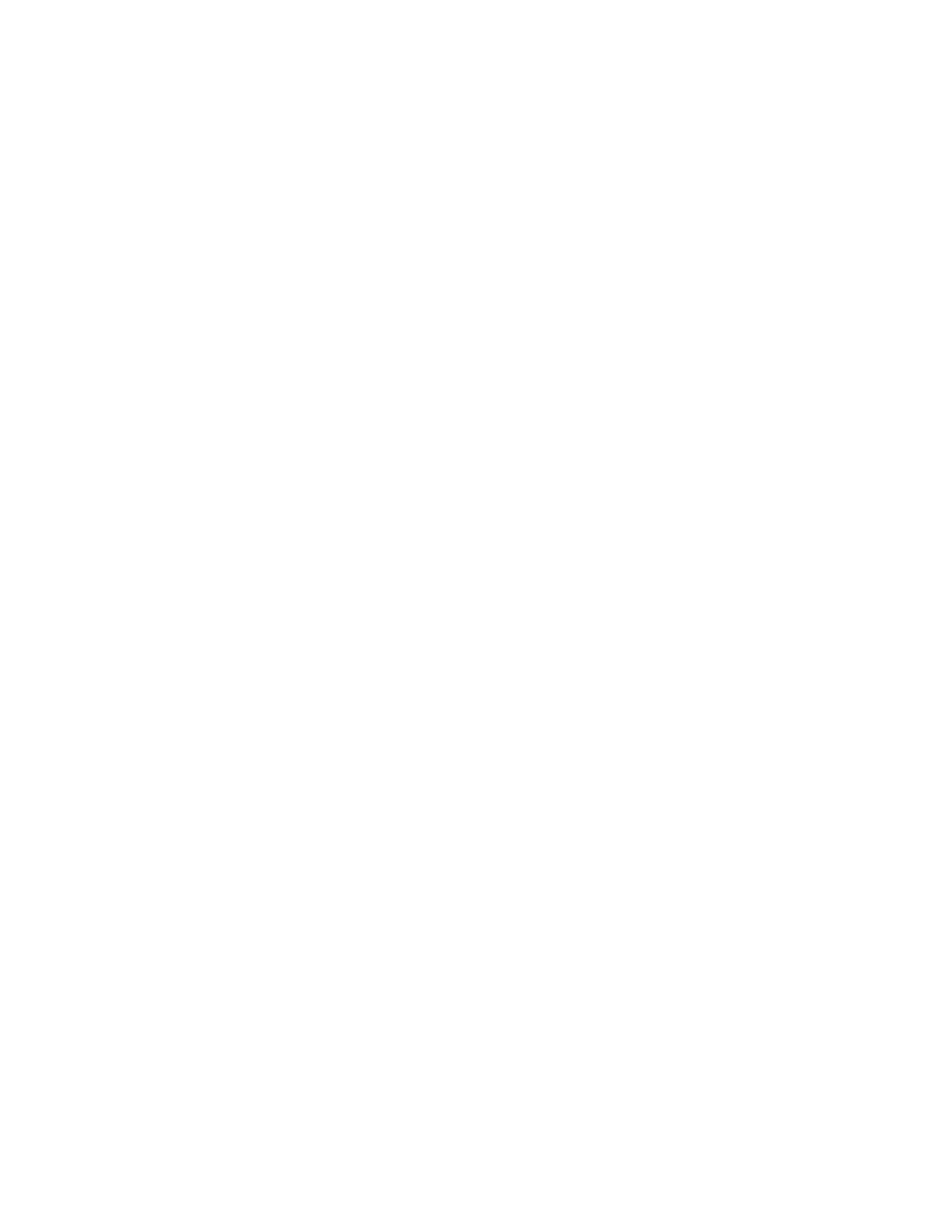Hold on to your hats, everyone! Have you noticed that this year the CALR Roundtable has not been tacked on to the end of a busy Monday? Indeed, this year we will be meeting at 12:15 on Tuesday, July 23. No interference with happy hour or that chance to lie down for a minute before going out to dine and dance. Instead, we will just help you stay trim and slim during lunchtime (or, of course, you can bring your lunch along).

What are this year's hot issues? What has gone really well this year that you would like to share with your colleagues and with the vendors? What problems should we explore with each other and with the vendor's management representatives? As in every year, we want this roundtable to cover the areas that are important to you. In addition, we have a couple of ideas from last year's roundtable to discuss. First, we talked about how we might describe an ideal vendorlibrarian relationship. What do we want our academic representatives to do, or not to do, for us, our students, faculty, and staff? Our vendor representatives also have job requirements; what do they need us to do, or not to do?

We also discussed integrating low-cost, alternative legal research services into our CALR curriculums. Many of our students may be in small or solo practices, and we would serve them well by introducing them to products like Loislaw, Quicklaw, VersusLaw, and other similar online programs. Like their larger competitors, these companies offer special deals to law schools so that students can investigate their use before having to subscribe. But how successful are we at getting students to try them? What do you do at your school? Perhaps we can brainstorm some brilliant strategies to try!

If you have ideas or subjects you want the Roundtable to cover, please pass them on to the Roundtable chair, Nancy McMurrer, [mcmurrer@u.washington.edu](mailto:mcmurrer@u.washington.edu). And, of course, plan to attend the meeting on July 23, at 12:15 p.m. See you there!

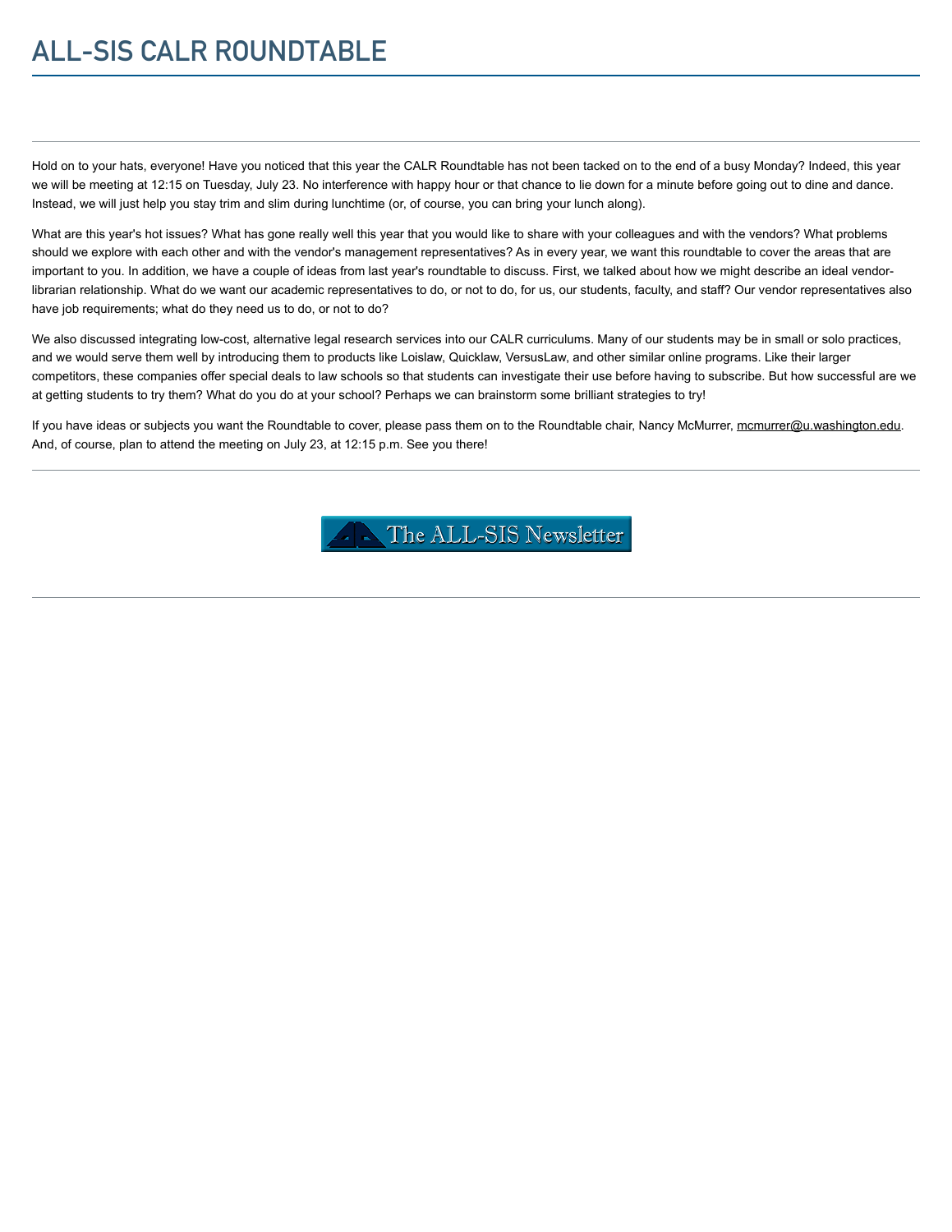The ALL-SIS Director's meeting will be held on Tuesday, July 23, 2002 from 7am to 8:45am. We will have a "plated" breakfast which means that you will be served a plate and you will not have to go through a buffet line! We will have a brief program and discussion which will leave plenty of time for chatting with folks that you have not seen for awhile. The program will be a continuation of our discussion at AALS on mixed collections (electronic and paper), licensing, pricing, and where we go from here. Tracy Thompson, the Executive Director of the New England Law Library Consortium [\(http://www.nellco.org/](http://www.nellco.org/)) will speak bringing us up to date on their activities in various areas including vendor relations and possibly ways that non-members can interact with NELLCO. Billie Jo Kaufman will also update us on the activities of the AALS Law Libraries & Technology Committee. I would also like us to discuss if there are any "next actions" that we as a group would like to undertake.

Hope to see you early Tuesday morning! --Sally Wise University of Miami

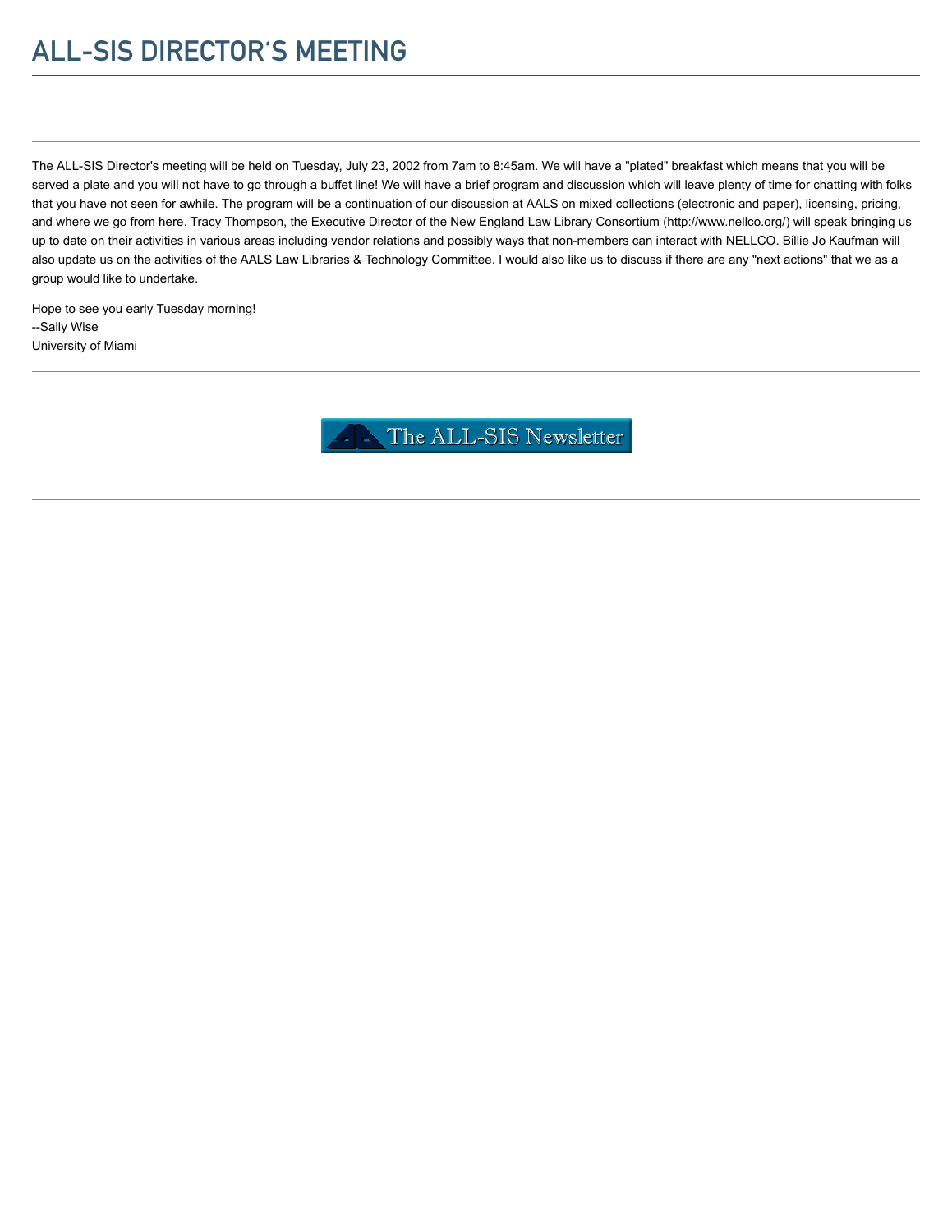Elections were held this Spring for two positions on the ALL-SIS Executive Board: Vice-Chair/Chair Elect and Secretary-Treasurer. Running for the office of Vice-Chair/Chair Elect were Beth Smith, Assistant Director & Head of Pubic Services, Ross-Blakely Law Library, Arizona State University and Sally Wise, Director of the Law Library and Professor of Law, University of Miami Law Library. For the post of Secretary-Treasurer the candidates were: Kit Kreilick, Associate Law Librarian for Technology, Leo T. Kissam Memorial Library, Fordham University Law Library and Carole Hinchcliff, Associate Director, Moritz Law Library, Ohio State University. Sally Wise, Law Librarian, University of Miami School of Law, was elected as Vice Chair/Chair Elect and Kit Kreilick, Associate Law Librarian for Technology, Fordham University, was elected Secretary/Treasurer.

Although the election is over, the candidate statements, which were provided to ALL-SIS members and posted on the ALL-SIS web site, are set out below for historical purposes.

### STATEMENT OF BETH SMITH

I have been involved with ALL-SIS since I was a brand-new librarian. I am very grateful to ALL-SIS for giving me that opportunity. I was the ALL-SIS webmaster for several years, am now the outgoing Secretary/Treasurer, and would be honored to serve as your Vice-Chair/Chair-Elect. The best part about being active in ALL-SIS is getting to know so many academic law librarians. However, there are many academic law librarians who are not members of ALL-SIS or who are members but do not participate in our activities. I hope we can change that. We have many issues that are unique to us continuing status/tenure, ABA statistics, the CALI research project, supporting law journals, etc. I look forward to continuing to bring my energy and enthusiasm to this SIS, in whatever capacity.

### STATEMENT OF SALLY WISE

At this point in my career, I am the director of the law library at the University of Miami. Previously I have been director of the law library at the University of Nebraska and I have also held positions at the law libraries of Southern Methodist University and Seattle University (formerly University of Puget Sound). Along the way I have been active in various chapters and sections of AALL, and have given my presentations, etc. So much for all that. ALL-SIS has been a very active organization providing forums for education, investigation, discussion and consideration of issues of interest to all academic law librarians. I would like to continue these activities and also to encourage the section to consider entering into beneficial partnerships with related organizations both within and without AALL.

## STATEMENT OF KRISTINE (KIT) KREILICK

I've been an academic law librarian my entire career. As the Academic SIS, I think we need to focus on academic interests - not to the exclusion of other types of libraries or areas of practice such as "Readers' Services"-but in ways that complement what is being done in the other sections. We need to rise to Rosalie [Sanderson's challenge to find "new and interesting ways to make our libraries relevant to today's students and faculties." \(See the Message From the Chair,](http://www.aallnet.org/gm-node/33678.aspx) Spring 2002 Newsletter) As we do that, we will not only benefit ourselves and the academic environments in which we work, but others in our association who will be working with our alumni. It is my hope that I can contribute to that effort as Secretary-Treasurer of ALL-SIS.

ALL-SIS has several good projects and some good momentum going now and I would like to see that continue. The Survey on Library Support for Journals is a great idea; I daresay we are all facing challenges in our support of our journals as the number of journals grows and our budgets do not! We have made a good start towards developing a collection of CALI exercises in Legal Research and we need to keep that effort going so that research instructors will have a variety of exercises from which to choose on each topic. Our programs at the annual meeting often provide some of the best content of the conference. Let's keep up the good work and find new and interesting ways to make the AAL-SIS relevant to our colleagues in AALL as well as ourselves.

## STATEMENT OF CAROLE HINCHCLIFF

I am enthusiastic about the opportunity to serve as Secretary/Treasurer of the ALL-SIS. In my career as an academic law librarian, the Academic SIS has provided me with a variety of invaluable professional development opportunities such as being mentored, serving as a mentor, sponsoring my annual meeting program proposals and participating in a variety of round table discussions. I have been privileged to learn from a variety of knowledgeable and dedicated academic law librarians.

Serving as Secretary/Treasurer, I intend to support the work of the ALL-SIS officers and current committee volunteers. I am eager to continue "creating connections" by promoting membership and encouraging participation, especially by newer members, in the ALL-SIS. I am poised to pitch in-after all, isn't pitching in what makes the ALL-SIS work best?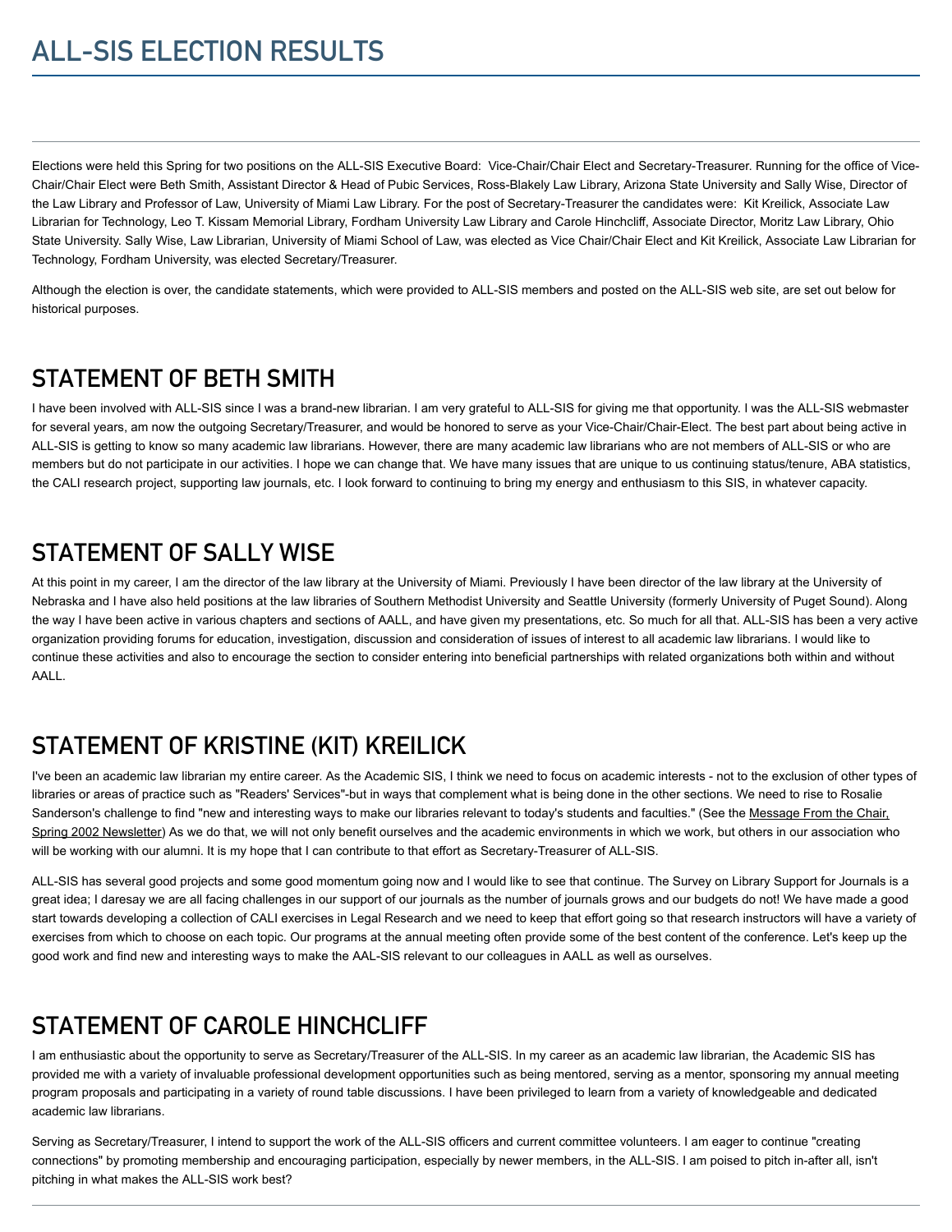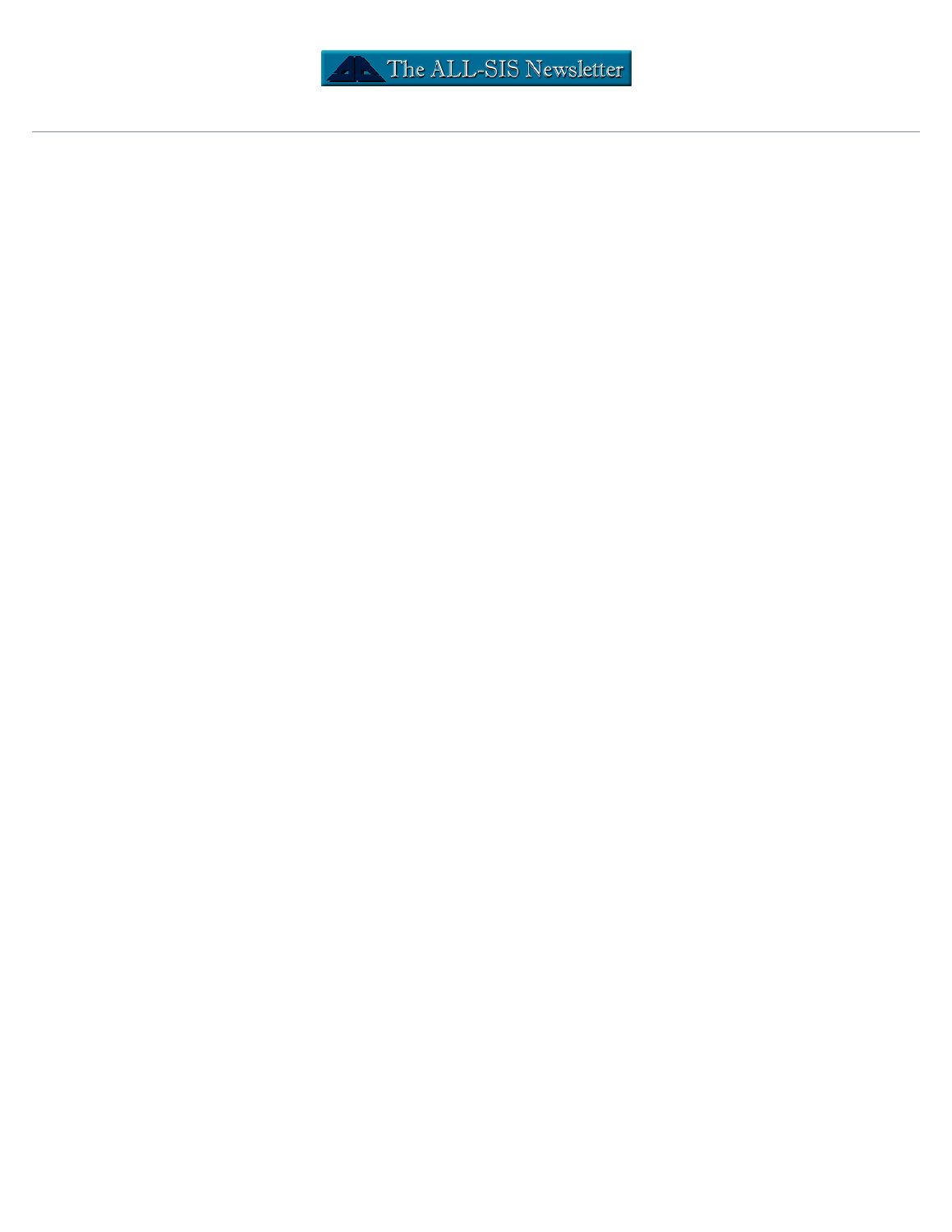## ALL-SIS STRATEGIC PLAN DRAFT

The adoption of a strategic plan is a very important step for us as an organization. It will lend coherence to our activities and permit us to examine our organizational goals and the steps necessary to meet them. This plan builds upon work begun several years ago by an earlier committee which developed a mission statement for ALL-SIS. This year's committee worked very hard to move beyond the mission statement to goals, strategic directions, outcomes and specific initiatives for us to pursue as an organization.

This draft is an important first step. The draft will be revised in response to comments of members. After comments, revision, and adoption by the ALL-SIS executive board, a revised version will be proposed for adoption at the annual meeting. Please send your comments to Mark Bernstein, chair of the committee, at: [mbernstein@law.duke.edu](mailto:mbernstein@law.duke.edu). While you are studying this draft, you may want to refer back to the AALL 2000-2005 Strategic Plan: "Leadership for the 21st Century: New Realities, Changing Roles" at [http://www.aallnet.org/about/strategic\\_plan.asp](http://www.aallnet.org/about/strategic_plan.asp) for ways in which activities of ALL-SIS might coordinate with the plan adopted by the AALL.

Special thanks to are due members of the Strategic Plan Committee who worked very hard to develop this plan: Suzanne Cassidy of Mercer University, Tom French of Syracuse University, Gary Hill of Brigham Young University, Larry Myers of University of LaVerne, Leah Sandwell-Weiss of the University of Arizona, Teresa Cristina Stanton of the University of North Carolina, and Mark Bernstein, chair, of Duke University.

HTML Version: http://www.aallnet.org/sis/allsis/Strategic\_plan.html [[Moved\]](http://www.aallnet.org/gm-node/42028.aspx) PDF Version: [ALL-SIS Strategic Plan](http://www.aallnet.org/gm-node/33701.aspx)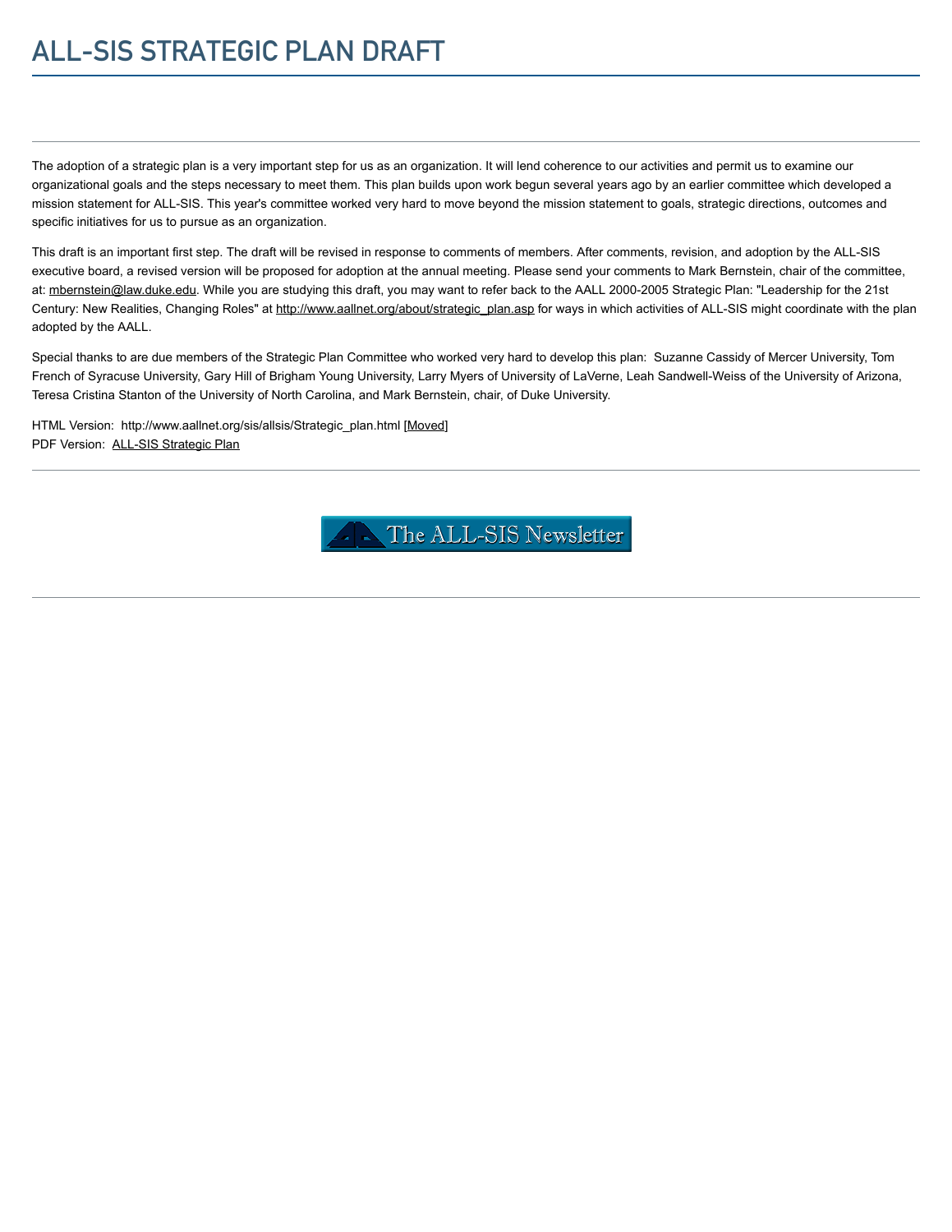## UPDATE ON THE CALI LEGAL RESEARCH AUTHORING PROJECT

Several exercises are in the pipeline and some should be included in the next CALI Exercise CD that will be distributed for Fall, 2002. But there's opportunity for many others to get involved with authoring exercises! We are now running on a 6-8 week submission cycle; the next round deadline is April 19, but there will be more to come for those who are just not ready right now. Summer's a comin', so think about doing an exercise as one of your summer projects! Approved exercise proposals submitted now will not make the Fall 2002 CD, but may be made available on the CALI website once they are completed. Many topics remain and you may have others not on the original topic grid you'd like us to consider. To look at the topic grid and get more information about submitting proposals, please take a look at the CALI website: [www.cali.org](http://www.cali.org/) and follow the front page link on the right that says: Legal Research Community Authoring Project.

--Kit Kreilick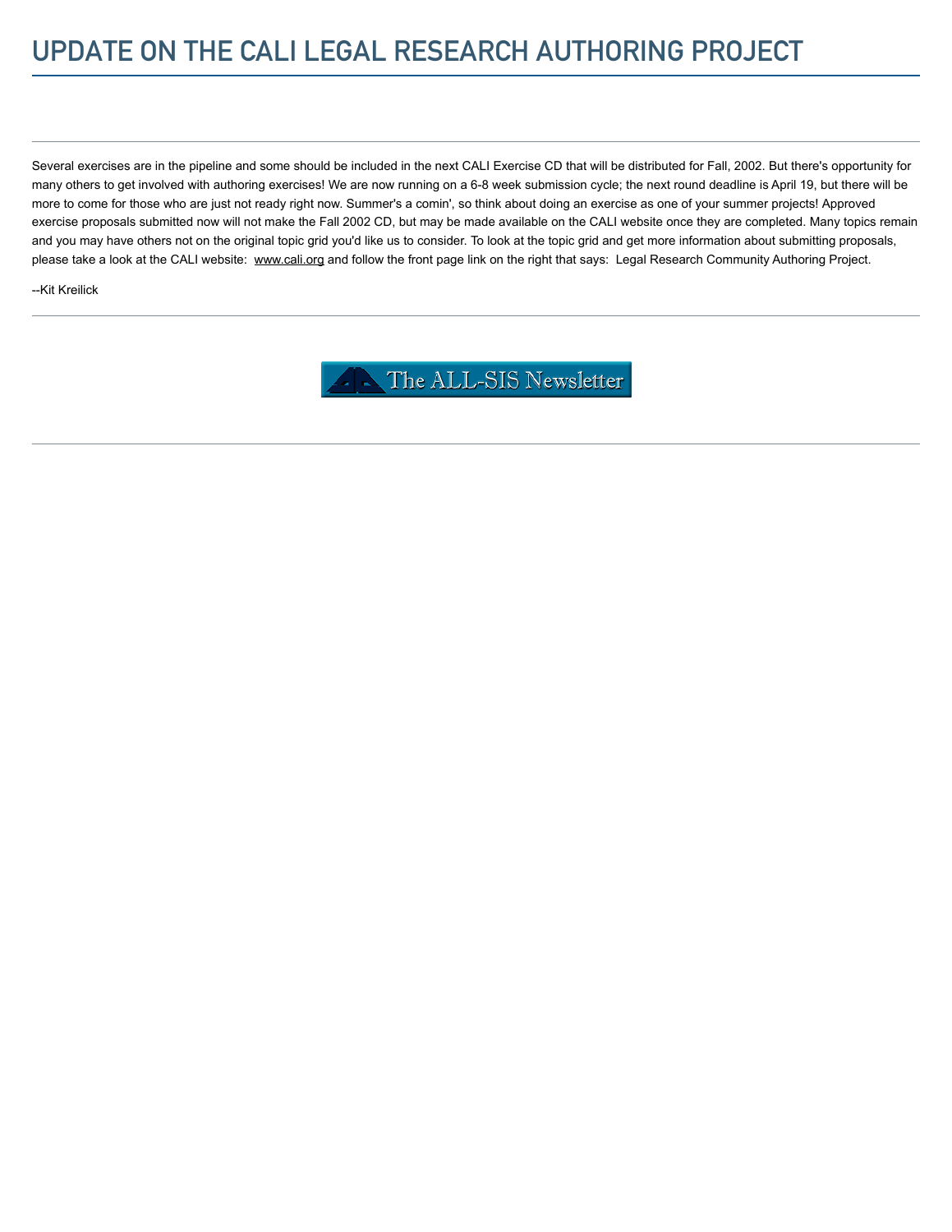## MENTOR PROJECT SEEKS PARTICIPANTS

Are you contemplating a career change and need advice? Do you have a wealth of experience that you would like to share with others? Would you like to increase your networking opportunities? Do you feel uncertain about attending your first AALL conference? Would you like an opportunity to give back to the law librarian community? If these thoughts sound familiar then the Mentoring Committee encourages you to participate in the 2002 Mentoring Project as either a mentor or mentee.

The purpose of the Mentor Project is three-fold: to provide an informal, personal source of information for newer members; to provide an avenue by which experienced law librarians may meet promising new members of the profession; and to provide a network for members who are contemplating a move to another type of library.

The Mentor Project is open to librarians from all types of libraries. Each participant will be assigned to a member whose profile matches, as closely as possible, his or her request. Applications will be reviewed by the Committee on Mentoring, Retention, and CONELL, which includes representatives from a wide range of employer categories.

If you are interested in participating, please visit our website at [http://www.aallnet.org/committee/mentoring/mentor\\_project.html](http://www.aallnet.org/committee/mentoring/mentor_project.html) and submit your mentor or mentee application by June 1, 2002. Please also take a moment to review our selection of articles and tips on mentoring. We look forward to hearing from you.

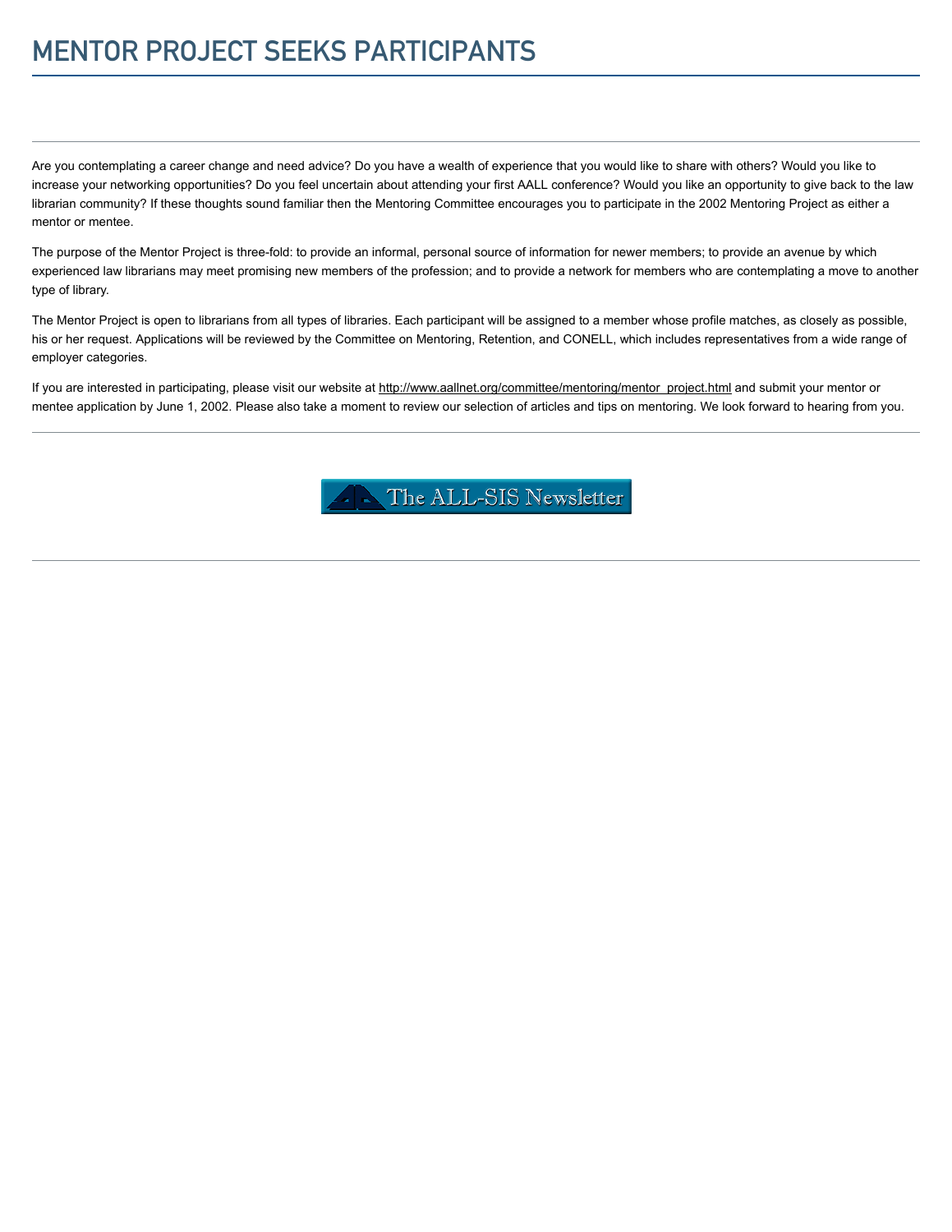The Middle Managers Breakfast this year will confront the issue of how innovations in library personnel structures affect the role of middle managers. Three speakers, representing traditional hierarchical and other library structures, will open the program with introductory comments. Those attending will be encouraged to choose from a short list of management models the model that interests them most and then sit at a table with others who have made the same selection. After the speakers' introductory remarks, each table will discuss the advantages and disadvantages of the structure the group has selected. At the end of the breakfast, the moderator will ask for reporters from selected tables to share the conclusions of the librarians at that table. We hope this provocative topic will inspire middle managers from every time zone to attend the 7:00 am Tuesday morning breakfast.

--submitted by Anne Klinefelter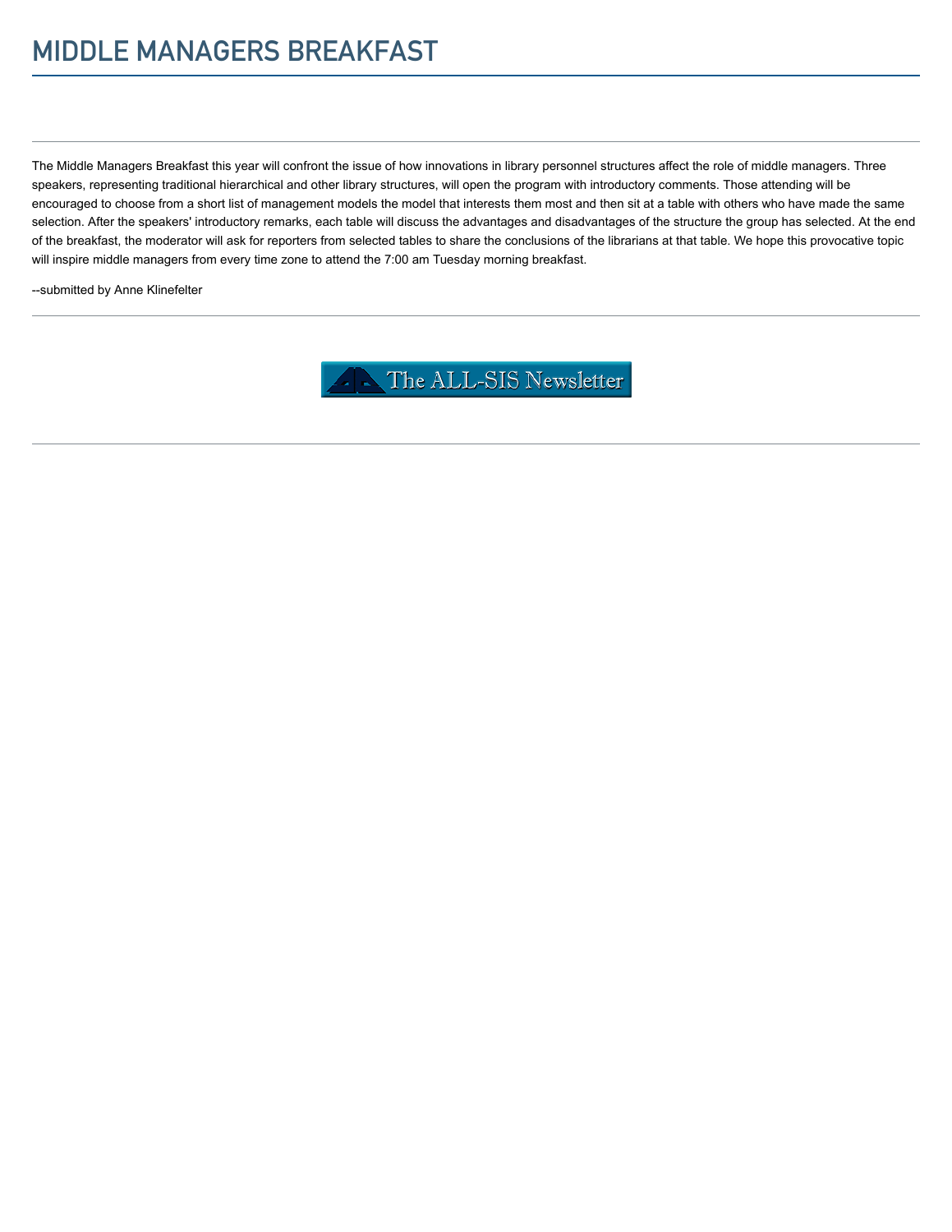### BY LISA WAGENHEIM

## RESEARCH LIBRARIAN AND INSTRUCTOR OF LEGAL RESEARCH THURGOOD MARSHALL LAW LIBRARY, UNIVERSITY OF MARYLAND SCHOOL OF LAW

As information becomes increasingly accessible in electronic formats, libraries are experiencing significant waning in their patron populations. As we all know, this trend holds especially true for academic law libraries. The constant development of legal databases, government websites, and other online resources has sharply reduced the number of law students who make use of the library and its services. In efforts to halt this trend, academic law librarians have been discussing how to get the students to return to their law libraries.

The librarians in the Thurgood Marshall Law Library at the University of Maryland have been discussing these same issues. Our discussions have covered a wide range of possibilities, such as specific changes to the library environment as well as increased visibility through enhanced services. Instead of changing the law library environment, we decided to enhance the services that we provide to the faculty and students. We began by implementing two new services at the beginning of this Spring semester. First, we began a course liaison program which entailed assigning a librarian to each course taught at the law school. Second, we developed course research pages for all courses that satisfy the law school's advanced writing requirement. Making both of these new services available to students was facilitated by the law school's implementation of Blackboard for all classes.

The purpose of the course liaison program is to encourage students to use the library services by attaching a familiar face to the library. The course liaison program has benefited from the participation of public, technical and electronic services librarians. The course liaison assignments were done through the Blackboard system as all courses have a Blackboard page containing, at a minimum, a course syllabus and an assigned librarian. The Blackboard pages include biographical information and a photograph of the liaison as well as a link to the library liaison's e-mail address. In many instances, the librarian assigned to the course is the same person who serves as library liaison to the faculty member.

In addition to the library liaison program, course research pages for all courses that satisfy the advanced writing requirement were developed by library staff for Blackboard. The pages contain web links, links to commercial databases with passwords, and a bibliography of key print sources relevant to the subject matter of the course. The pages are divided into six major categories, which include: links to primary materials; links to agencies and non-governmental organizations; links to subscription databases; a brief print bibliography; additional resources (including pathfinders, relevant CALI lessons, and law list-servs); and links to relevant Westlaw and Lexis databases. Prior to creating the pages, the librarians contacted the individual professors and requested class syllabi, class descriptions, and any suggestions in an effort to tailor the resource pages to the relevant subjects.

While these are relatively new developments, the response from the students and faculty has been very positive. When the librarians first contacted many of the professors, they expressed excitement for the course research pages and several professors offered citations to relevant sources. An enthusiastic professor is good publicity for the library because she can encourage the students to use the services as a part of the class. A couple of the professors also requested that the liaison librarians visit their classes to introduce themselves. We have also publicized these services by writing several articles in the bi-weekly Library News and sending e-mails to the entire law school community explaining our new programs.

The statistics on the Blackboard server provide evidence that the students are using the course research pages. We randomly sampled three of the course research pages to determine if the students were using them. The courses selected were Judicial Function (a course focusing on the Maryland Court of Appeals), Children, Parents and the Law, and Law and Film. In the Judicial Function course, 15 different students used the resource page for a total of 38 times. The Children and the Law course had 97 hits by 19 different students. Finally, the most overwhelming numbers came from students in the Law and Film seminar. 12 students used the course research page for a total of 801 times. Even though the course research pages are in the early stages, it appears that students are making significant use of them.

The exposure created by the course liaison program and the course research pages has benefited the library and the librarians. Students have been sending emails and visiting the research suite to get research assistance from their liaisons. The librarians have enjoyed this increase in business from the law students as well. At this early stage, the librarians hope that as the students become more aware of the enhanced services, they will begin to utilize the library and the librarians' expertise more often.

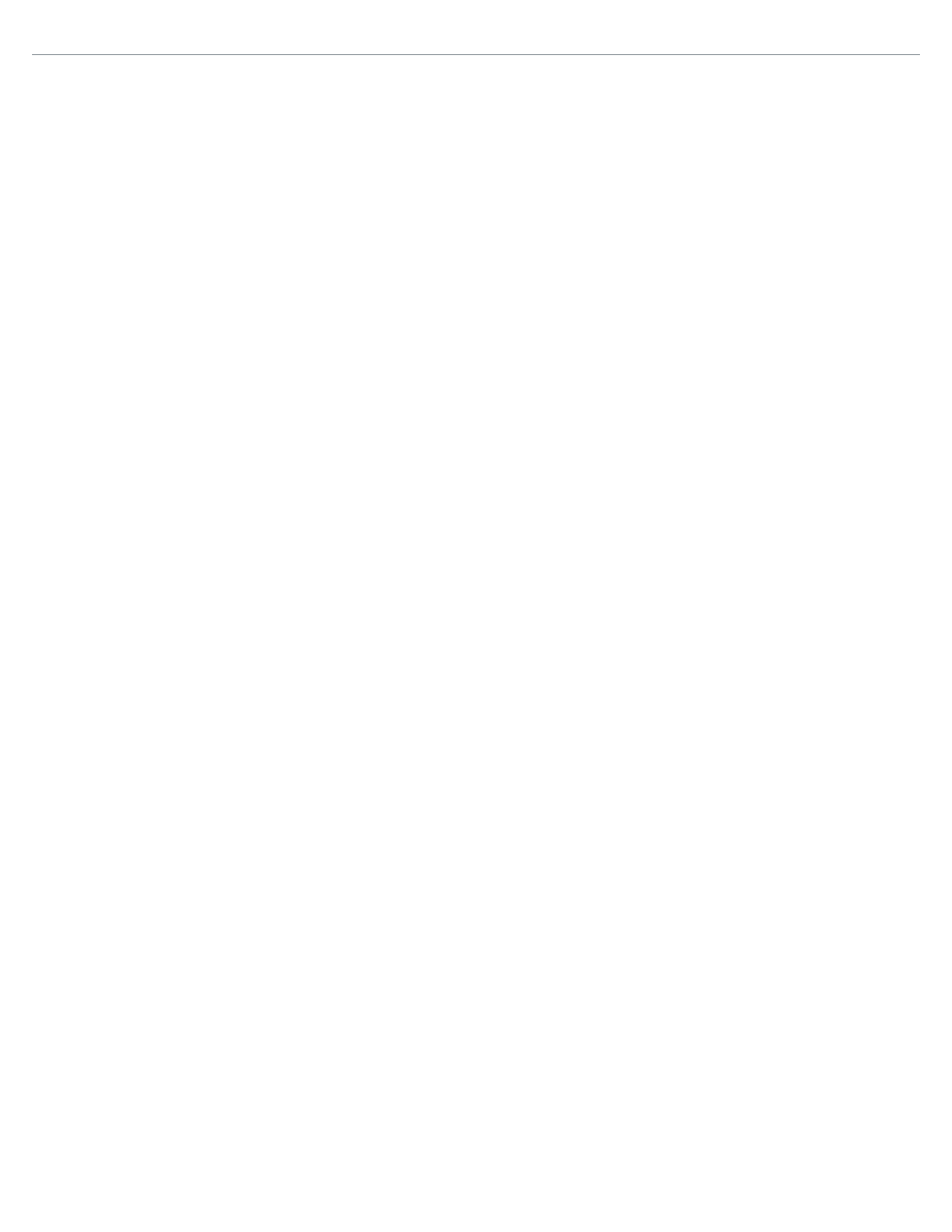## SPECIAL COMMITTEE TO DEVELOP PERFORMANCE MEASURES FOR LAW LIBRARIANS

In April 2001 a Special AALL Committee was formed and charged with developing universal performance measures that can be used for self-assessment by individual librarians or for performance evaluation of law librarians by employers. The charge further stated that these performance measures should be adaptable to law librarians who are working in various types of law libraries.

The Committee met twice at the AALL Annual Meeting in July 2001, set up a Listserv to promote communication among members, held monthly conference calls beginning in October, and explored and considered using some relevant and extensive competency and performance measurement work located on the AICPA website as a guide. The committee is now working with the current AALL competencies list and is drawing out concepts and language that can be measured. Anntoinette D. Lucia's and Richard Lepsinger's book, The Art and Science of Competency Models, Jossey-Bass (1999) has helped the committee in this endeavor. The committee will use areas similar to the AICPA's general competency areas: Functional Expertise/ Knowledge/ Abilities, Communication Skills, Leadership, Professional Perspective, Personal Attributes in our final work.

We are now discussing which of the competencies should be included in every law librarian's job description and how to validate our assumptions. We will seek feedback from AALL membership soon on our preliminary work, and then begin work on the complex measurements we feel are needed to make the final product useful to AALL members.

--submitted by Bobbie Studwell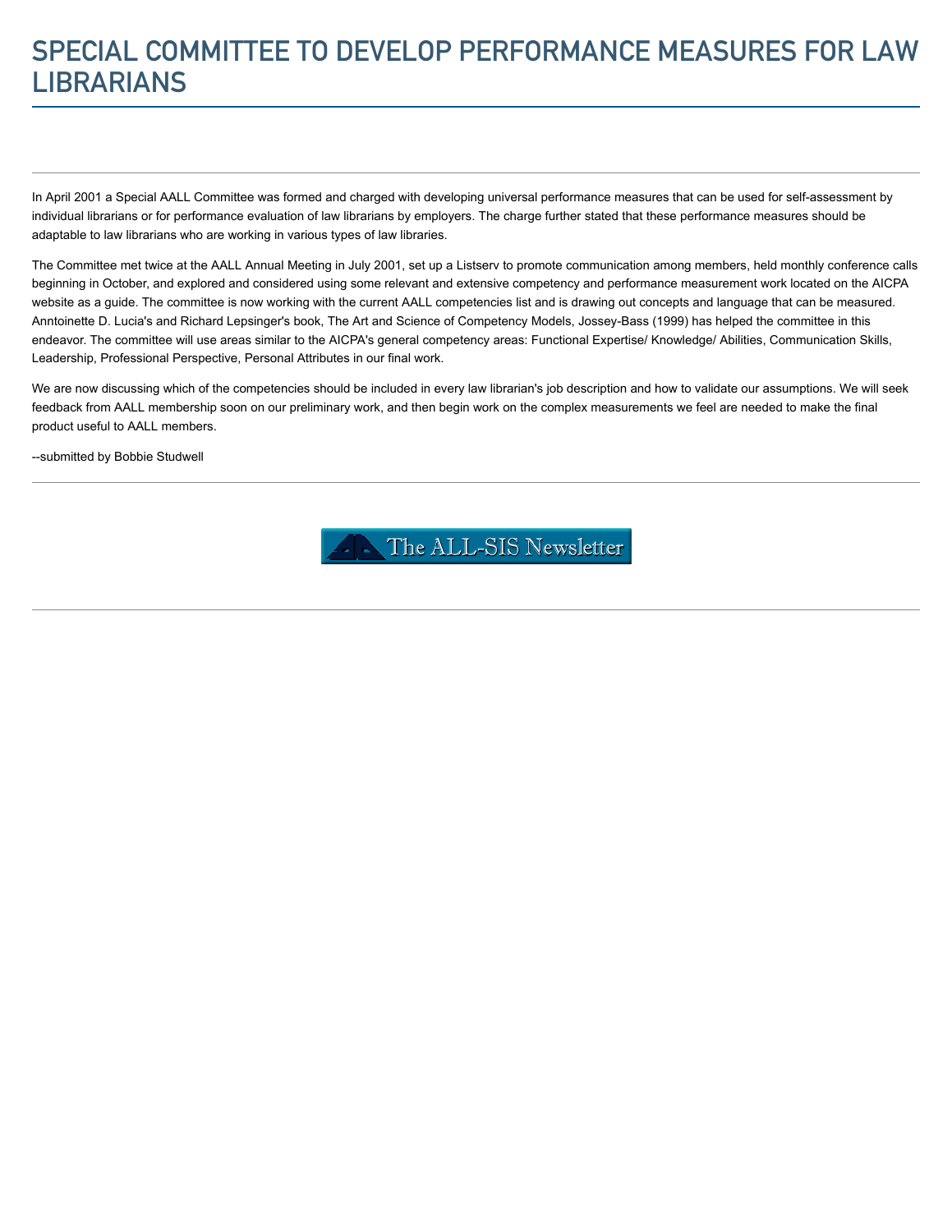### ROSALIE SANDERSON EXAMINES FOLLOW UP RESPONSES TO HER CHAIR'S COLUMN IN THE LAST NEWSLETTER

In my chair's column in the last newsletter. I mentioned a recent article in Chronicle Of Higher Education ("As Students Work Online, Reading Rooms Empty Out-Leading Some Campuses to Add Starbucks," Nov. 16, 2001). The article pointed out that "more and more students are entering libraries not through turnstiles but through phone lines and fiber-optic cables." The article focused on undergraduates, but I thought that it raised issues that might be important to law librarians. I asked for your help to identify measures you have taken in your own libraries to keep them relevant to law students in the electronic age. I'd like to share some of your many thoughtful and innovative responses.

You identified physical facilities, electronic resources and marketing as priorities, but made it clear that people, the librarians and staff who work in the library, are critical to the relevance issue. Herb Cihak of LSU stated it profoundly: "to be relevant library personnel need to be visible, credible, competent and available." Both Jim Heller of William and Mary and Pauline Aranas of Vanderbilt expressed a similar opinion, viewing the librarians' roles as teachers as primary in establishing the library as relevant to legal education and librarians as credible from the first day of law school. At both schools librarians teach legal research in the first year legal research program. They also do a lot of additional formal and informal teaching as well. Others who mentioned the importance of teaching to the library mission included Bob Berring of Boalt, Dick Danner of Duke, and Anne Klinefelter of UNC.

Although it is difficult to generalize, that is what I will try to do. In addition to teaching and personal librarian contact most of your responses fell into three categories: enhancing physical facilities to provide more creature comforts for students in the library, providing more web-based services and products, and marketing collections and services more creatively and aggressively. Barbara Gontrum at Maryland described perhaps the most innovative idea, that of assigning a librarian as a research resource to each law school course. The librarian's contact information and photo appear on the course web page. Librarian contacts for each course meeting the writing requirement prepare an information resources guide for the course. You may read more about this program in Lisa Wagenheim's article appearing in this issue of the newsletter.

Facilities. A number of libraries have taken steps to create comfortable facilities. Food and drink are often on students' minds, so William and Mary has a coffee/bagel /juice bar in the library lobby. LSU has a relaxed food and drink policy, and Duke gives entering law students spillproof cups. UNC renovated their facilities to provide comfortable furniture and better lighting. Many schools have leisure reading areas with popular magazines and/or novels. Northern Kentucky University and Duke both provide 24 hour access to library facilities for night owls.

Sue Burch reports that the University of Kentucky recently renovated their facilities to provide more flexibility for students. The library cut the size of their PC lab from 45 workstations to 14 in exchange for 5 additional public workstations throughout the library and 20 new IBM wireless laptops which students may check out at the circulation desk for up to 4 hours. The lab space was redesigned to include a lounge where students can relax or work together in small groups. Sue reports that students like the new arrangement and the flexibility to work in the lounge or anywhere in the library with the laptops. She reports that the Reference Desk traffic has increased because the lounges and study areas are located close to the desk, and students often leave their study groups to ask for assistance from the librarians.

Electronic Resources. Many librarians report that they are trying to provide better service to students who access the library remotely through improved instructional guides and links to electronic subscription services on their websites. Duke, the University of Washington, UNC, University of San Diego and many other schools have made it a top priority to create websites which provide outstanding instructional resources. Ruth Levor suggested that librarians emphasize the internet and online search strategy in reference contacts with students. She also suggested using the website as a point of service for interlibrary loan and document delivery by adding links to online forms. A number of schools provide email reference. Extending email reference services to live chat with the Reference Desk is another electronic opportunity for outreach.

Marketing and library promotion. William and Mary does a lot of library promotion, some of which has a public service aspect such as raising funds for bone marrow drives or cancer research. LSU has spearheaded similar public service promotions such as staffing the phone bank at a local public television station and preparing Easter baskets for inner-city pre-schoolers. While these promotions give the library visibility and help worthy causes, they have the added benefit of helping build collegiality among participating co-workers.

A number of schools, such as UNC promote the library and teach through well-planned orientation sessions for students and/or faculty at the beginning of each year. UNC and Duke also distribute mousepads with library logo and contact information for key services. UNC publishes information about current event law school events, as well as research tips on the web. Northern Kentucky University publishes an electronic newsletter "Quick Tips" with useful research news and tips.

Establishing official Student Advisory Groups was another innovative idea for promoting library services. These student groups can be very useful to libraries, not only to promote underused services, but also to learn about student information needs which are not being met by the library. These groups provide an official channel of communication and can be instrumental in alerting the library about difficult issues before they become problems.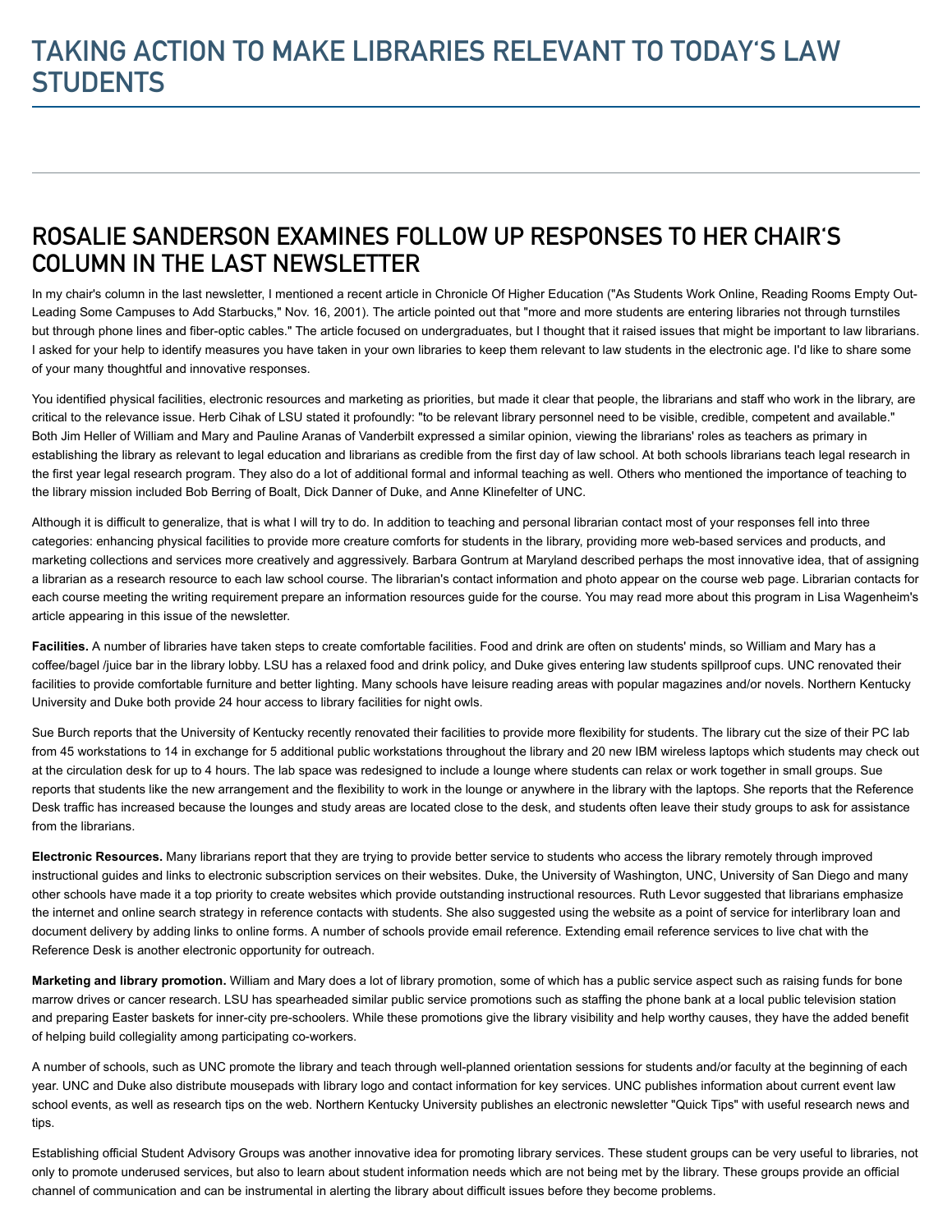It is clear from your responses that most schools have mounted a serious effort to make their collections and services available to students in ways that meet the needs of today's students onsite and offsite. Don't keep your good ideas to yourselves. Share your ideas, successes and problems with your colleagues. Let's become more effective by working together and using the listserv to share our experiences.

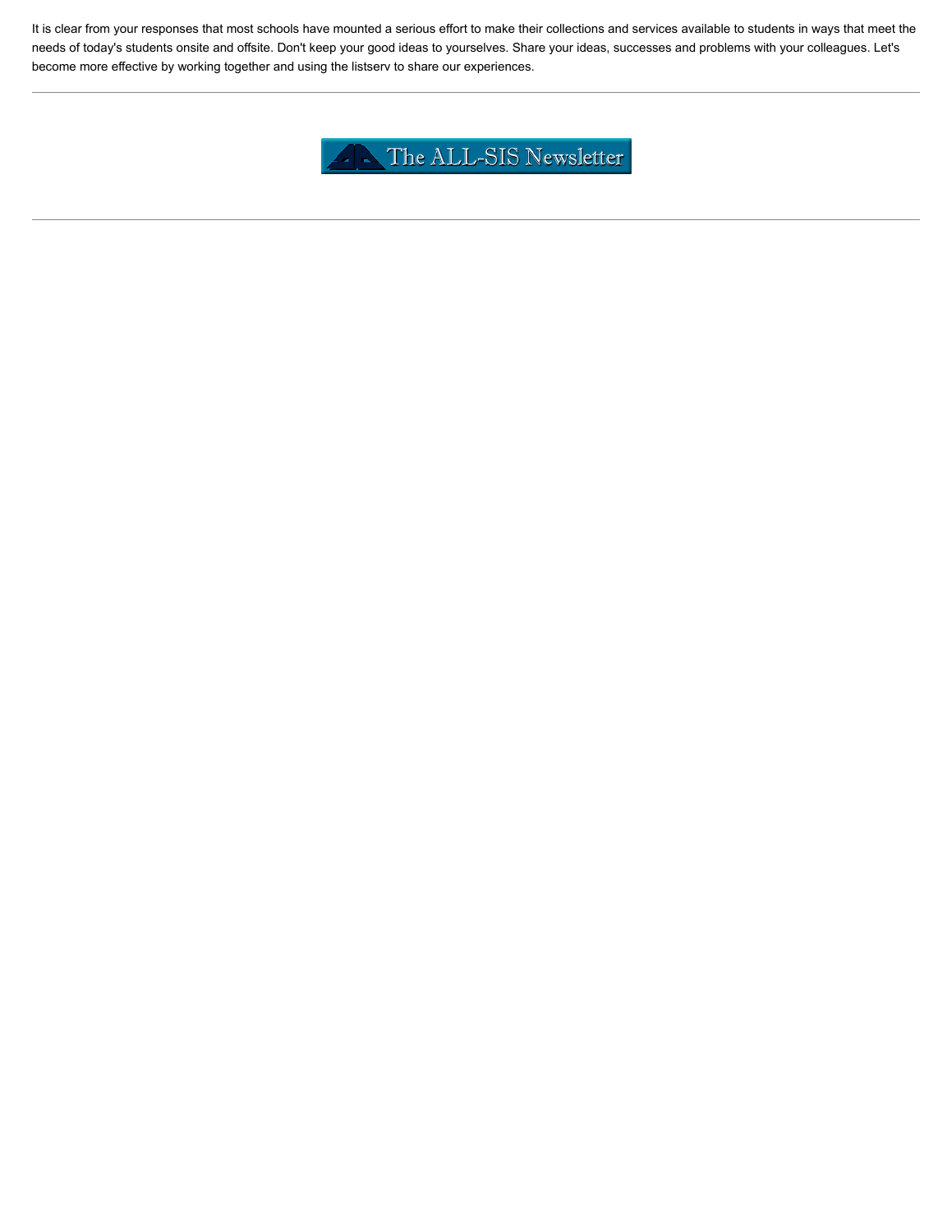# BY JENNIFER S. MURRAY, RESEARCH LIBRARIAN GABRIEL AND MATILDA BARNETT INFORMATION TECHNOLOGY CENTER AND THE ASA V. CALL LAW LIBRARY UNIVERSITY OF SOUTHERN CALIFORNIA

Note: This is the first in what is hoped will be a series of columns about the experiences of those new to the academic law librarianship profession-ed.

This is my inaugural column, and I am unknown to most of you. So, you are likely wondering what this newcomer will have to say. I am not afraid of being honest. While studying during the week before the bar exam with two good friends in a remote cabin, one of my friends mentioned it would be nice to come back to the cabin at a later date when we weren't so stressed. I blurted out that I never wanted to spend any time in any cabin alone with the two of them ever again. It just came out. We all were stunned. But it opened up a frank discussion between the three of us, and our relationship improved. In a similar vein, I hope to achieve that kind of frankness with this new column. I will offer my honest opinion about law librarianship and hope that my candor will inspire others to think critically about and perhaps improve our profession. With this preface, I begin.

One of the most difficult aspects of my transition from law student to law librarian has been learning how to deal with law school faculty. I remember law professors as the individuals who broke me down and rebuilt me into the fine-tuned legal thinking machine I am now. They were the legally omniscient beings who could whip my mind into a Socratic frenzy. And as a law student, the social order of the law school was clear. I resided among the lower orders of the law school ecosystem. As the bacteria in the food chain, I functioned quite well. I knew I was the foundation for the entire ecosystem.

Now, as a law librarian, my position in the social order of the law school has changed, moving me up a few links in that proverbial chain. These new links bring entitlement to witness the foibles of the law school professors. Law professors actually ask me for assistance in using Lexis and Westlaw. I deal with them as a peer and provide any assistance or instruction necessary. It is surreal that these same demi-gods who once struck fear in my heart rely on my research skills to find the authority for important statements in their scholarly articles. Many have even asked me to call them by their first name.

This new social status still requires me to tread carefully within the law school ecosystem. I have to seek cues from the professors as to how they want me to interact with them. There are those who prefer the omniscient being status- and I am happy to comply. But the majority actually want to know me. They recognize that I know more about most areas of legal research than they do. So when they ask for assistance with research, I need to combine their knowledge of the law with my knowledge of legal research to find what they seek. It may take a while for me to find comfort with my new social status, but I look forward to a new perspective on the law school food chain.

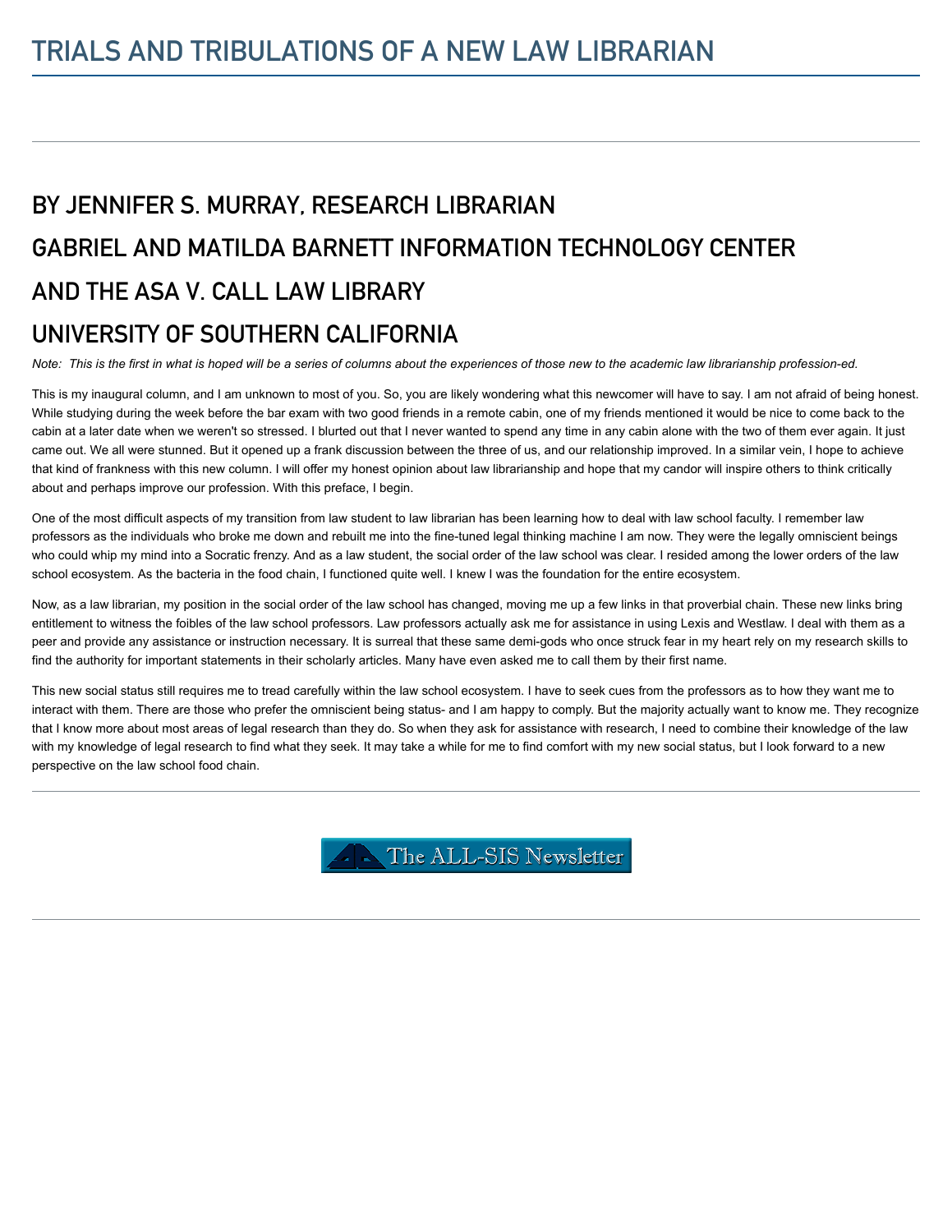#### NOW THAT WE HAVE YOUR ATTENTION...



2003 AALL Annual Meeting July 12-16 Seattle, Washington

The ALL-SIS Education Committee's major task is to propose program proposals for the 2003 Annual Meeting. The more ideas we have to brainstorm, the better our desired results - high quality, program proposals that are accepted because they are of interest and relevance to the lives of academic law librarians.

We are actively seeking ideas - all ideas for speakers and program or workshop topics are welcome - whether they are small, grandiose, ordinary, crazy, recycled, cutting edge, offbeat or unusual. Academic law librarians are ravenous information seekers with eclectic reading tastes. Please let us know if you have attended presentations, or come across ideas and / or information that have the potential to be translated into AALL programs or workshops. Your Education Committee needs to know what type of programs are of best value to you!

At this stage, please jot down your ideas. You may use the form below if you wish, or otherwise email, fax or snail mail your ideas to the current Education Co-Chairs.

Idea for 2003 AALL Annual Meeting:

\_\_\_\_\_\_\_\_\_\_\_\_\_\_\_\_\_\_\_\_\_\_\_\_\_\_\_\_\_\_\_\_\_\_\_\_\_\_\_\_\_\_\_\_\_\_\_\_\_\_\_\_\_\_\_\_\_\_\_\_\_\_\_\_\_\_\_\_\_\_\_\_\_\_\_\_\_\_\_\_\_\_\_\_\_\_\_\_\_\_\_ \_\_\_\_\_\_\_\_\_\_\_\_\_\_\_\_\_\_\_\_\_\_\_\_\_\_\_\_\_\_\_\_\_\_\_\_\_\_\_\_\_\_\_\_\_\_\_\_\_\_\_\_\_\_\_\_\_\_\_\_\_\_\_\_\_\_\_\_\_\_\_\_\_\_\_\_\_\_\_\_\_\_\_\_\_\_\_\_\_\_\_ \_\_\_\_\_\_\_\_\_\_\_\_\_\_\_\_\_\_\_\_\_\_\_\_\_\_\_\_\_\_\_\_\_\_\_\_\_\_\_\_\_\_\_\_\_\_\_\_\_\_\_\_\_\_\_\_\_\_\_\_\_\_\_\_\_\_\_\_\_\_\_\_\_\_\_\_\_\_\_\_\_\_\_\_\_\_\_\_\_\_\_ \_\_\_\_\_\_\_\_\_\_\_\_\_\_\_\_\_\_\_\_\_\_\_\_\_\_\_\_\_\_\_\_\_\_\_\_\_\_\_\_\_\_\_\_\_\_\_\_\_\_\_\_\_\_\_\_\_\_\_\_\_\_\_\_\_\_\_\_\_\_\_\_\_\_\_\_\_\_\_\_\_\_\_\_\_\_\_\_\_\_\_

Proposer's Name & Email Address:

#### EDUCATION CO-CHAIRS

Ajaye Bloomstone Carole L. Hinchcliff Associate Librarian, Acquisitions Associate Director Louisiana State University The Ohio State University Paul M. Hebert Law Center Library Moritz Law Library Baton Rouge, LA 70803-1010 55 West 12th Avenue (225) 578-4044 Columbus, OH 43210-1391 (225) 578-7757 (fax) (614) 292-0903 [llajaye@lsu.edu](mailto:llajaye@lsu.edu) (614) 292 3202 (fax)

[Hinchcliff.1@osu.edu](mailto:Hinchcliff.1@osu.edu%20)

\* We are unable to pay you cash in exchange for your great ideas, however you will be "paid" in thank yous by your forever grateful Education Committee!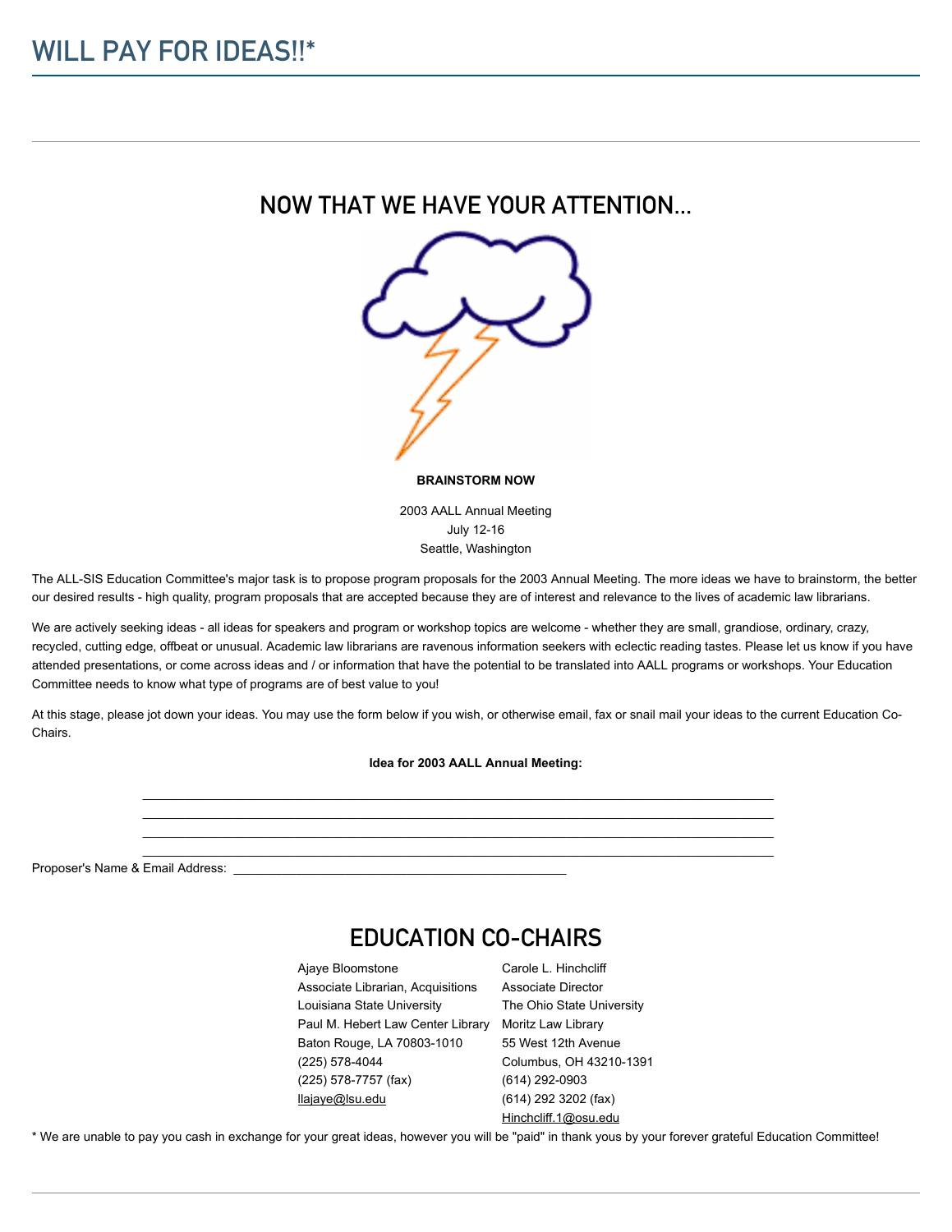